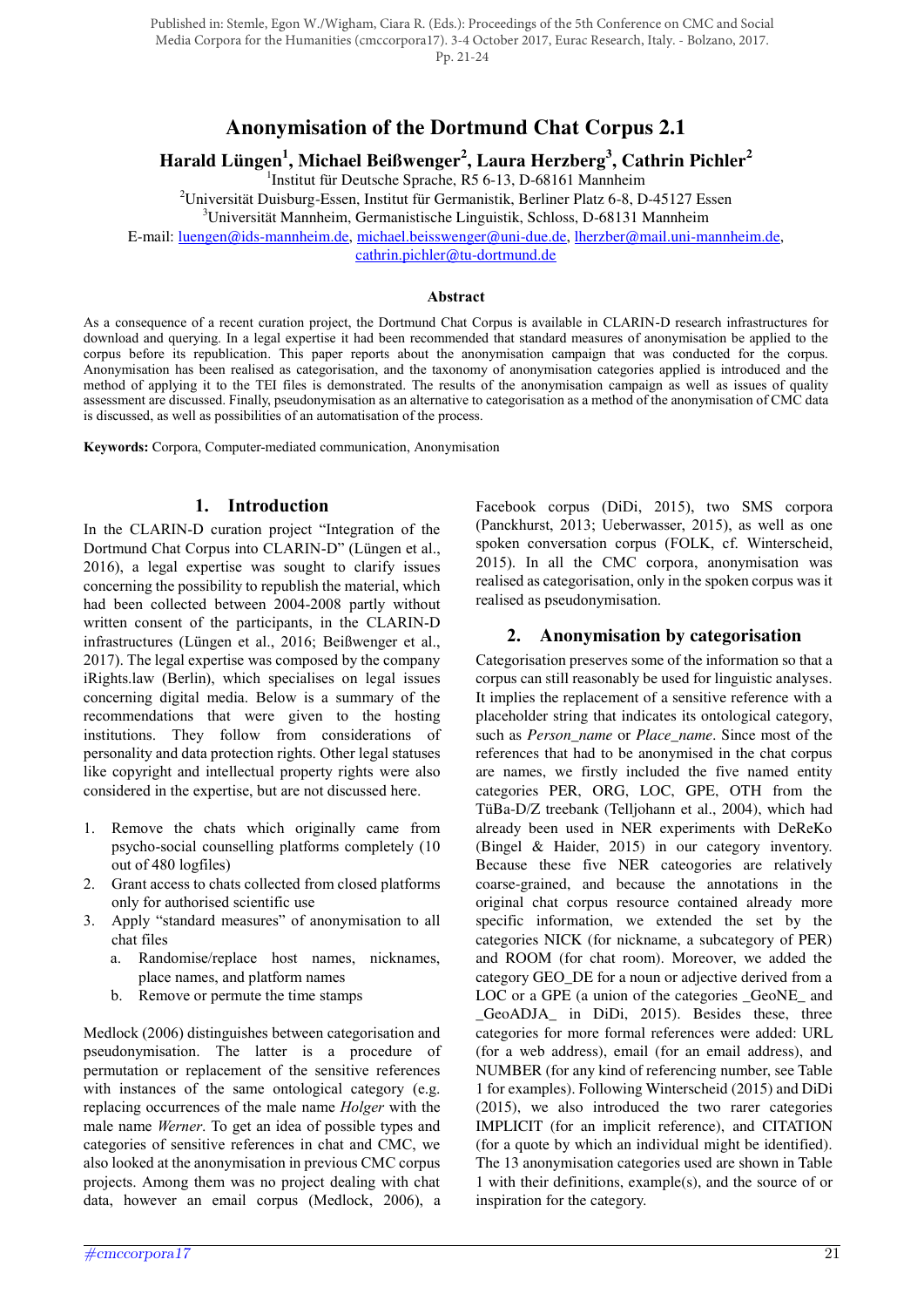| #              | Category<br>short form | <b>Category long form and definition</b>                                                                                                                                                                                                         | <b>Examples</b>                                        | <b>Source</b>                           |
|----------------|------------------------|--------------------------------------------------------------------------------------------------------------------------------------------------------------------------------------------------------------------------------------------------|--------------------------------------------------------|-----------------------------------------|
| $\mathbf{1}$   | PER                    | PERSONNAME:<br>A first name or second name or a sequence out of first<br>name and second name                                                                                                                                                    | "Erwin",<br>"Meike",<br>"Anna Hein"                    | TüBa-DZ<br>(Telljohann<br>et al., 2004) |
| $\overline{2}$ | <b>NICK</b>            | NICKNAME:<br>User name chosen by a chat participant, or a variant<br>therof                                                                                                                                                                      | "superman",<br>"lela2", "Tiger", "Lan5",<br>"KainPech" | DO chat<br>corpus                       |
| $\overline{3}$ | <b>ORG</b>             | ORGANISATIONNAME:<br>Company (e.g. the employer of a participant), sports<br>club, institute, university etc.                                                                                                                                    | "RUB",<br>"John Deere",<br>"ASV Schifferstadt"         |                                         |
| $\overline{4}$ | LOC                    | LOCATIONNAME:<br>A place or area which is not a GPE, e.g. mountains,<br>valleys, rivers, roads, motorways, etc.                                                                                                                                  | "Augustaanlage",<br>"Neckar", "Königstuhl"<br>"A6"     |                                         |
| 5              | <b>GPE</b>             | GEOPOLITICALENTITTYNAME:<br>A geo-political entity, i.e. a place or area of which the<br>borders are officially defined, i.e. cities,<br>municipalities, countries, states, suburbs etc.,<br>including their spelling variants and abbreviations | "Mannheim", "NRW",<br>"Italien" "doaaadmund"<br>"DO"   | TüBa-DZ                                 |
| 6              | GEO DE                 | <b>GEODERIVATIONNAME:</b><br>Noun or adjective that is morphologically derived<br>from a (mostly GPE or LOC) name and which<br>expresses an association or a quality (adjectives) or a<br>group or inhabitants (noun)                            | "Mannheimer",<br>"Mannheimerinnen",<br>"Gelbfüßler"    |                                         |
| 7              | <b>OTH</b>             | <b>OTHERNAME:</b><br>Residual category for all sensitive names and<br>references that cannot be categorised otherwise                                                                                                                            | "unicum"                                               |                                         |
| 8              | <b>ROOM</b>            | <b>CHATROOMNAME:</b><br>Name of a chatroom                                                                                                                                                                                                       | "Welcome",<br>"blue"                                   | DO chat<br>corpus                       |
| 9              | <b>URL</b>             | WWWURL:<br>Web address                                                                                                                                                                                                                           | "http://www.ids-mannhei<br>m.de/"                      |                                         |
| 10             | <b>EMAIL</b>           | EMAIL:<br>Email address                                                                                                                                                                                                                          | "fix@ids-mannheim.de"                                  |                                         |
| 11             | <b>NUMBER</b>          | NUMBER:<br>Any number or code that can be associated with a<br>person: e.g. house number, serial numer, postal code,<br>telephone number, passport number, account number,<br>IP address, password                                               | "0621/1581418",<br>"10.0.1.45", "68161"                |                                         |
| 12             | <b>IMPLICIT</b>        | <b>IMPLICIT:</b><br>Implicit reference: Revealing descriptions and pieces<br>of information from which the identity of a chat<br>participant or a third party can be inferred (e.g.<br>someone's job)                                            | "IT-Operator"                                          | <b>FOLK</b><br>(Wintersche<br>id, 2015) |
| 13             | <b>CITATION</b>        | CITATION:<br>A quote, e.g. from a song, which can be used to<br>identify a chat participant or a third party                                                                                                                                     |                                                        | <b>FOLK</b>                             |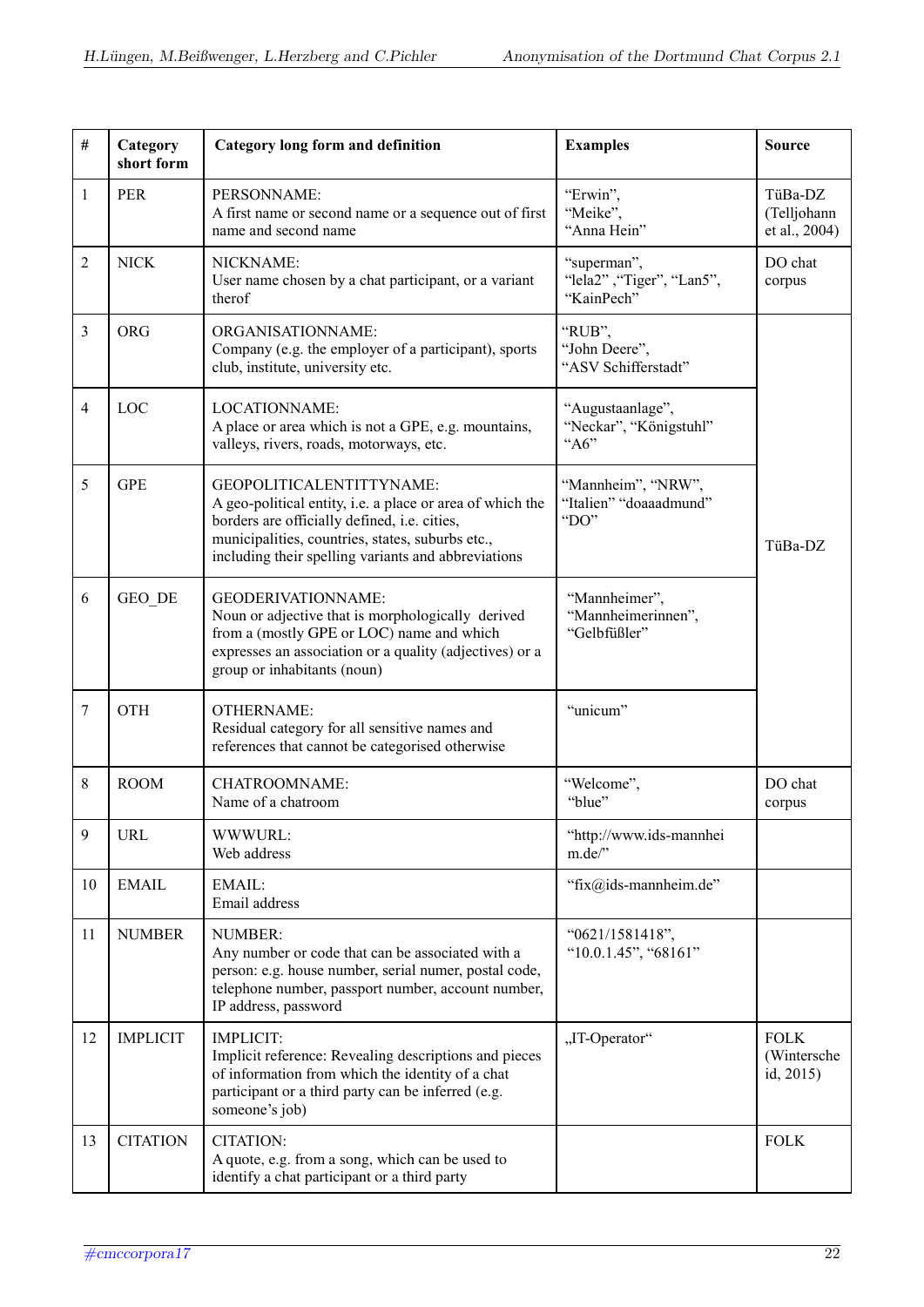Table 1: Anonymisation categories in the Dortmund Chat Corpus 2.1.

## **3. Anonymisation campaign and results**

The major bulk of the anonymisation by categorisation process was carried out by four student assistants of Mannheim University, Duisburg-Essen University and the Institute for the German Language (IDS), Mannheim. The sensible references that had not been pre-annotated were identified and annotated with the category inventory in Table 1 using the "author mode" of the XML editor Oxygen. The campaign lasted from August till December 2016 (five months) and took approximately 625 hours of manual annotation work. Subsequently an XSLT post-processing step was implemented to insert the replacement strings and to provide TEI annotation in terms of the elements  $\langle$  name $\rangle$  and  $\langle$  ref $\rangle$ .

Listings 1-4 contain XML code snippets that show what the result of the anonymisation looks like in CLARIN-D TEI (cf. Lüngen et al., 2016).

| <particdesc></particdesc> |                                                                 |
|---------------------------|-----------------------------------------------------------------|
|                           |                                                                 |
| $\leq$ !-- 1301005 -->    |                                                                 |
| $<$ listPerson $>$        |                                                                 |
| $\langle$ --  -->         |                                                                 |
|                           | <person role="celebrity" xml:id="A03"></person>                 |
|                           | <persname type="nickname">Günther Beckstein</persname>          |
|                           | <sex evidence="estimated">male</sex>                            |
| $<$ /person $>$           |                                                                 |
| $\langle$ --  -- >        |                                                                 |
|                           | <person role="moderator" xml:id="A04"></person>                 |
|                           | <persname type="nickname">[ MALE-MODERATOR-A04 ]</persname>     |
|                           | <sex evidence="estimated">male</sex>                            |
| $<$ /person $>$           |                                                                 |
| $\langle$ --  -->         |                                                                 |
|                           | <person role="participant" xml:id="A07"></person>               |
|                           | <persname type="nickname">[_FEMALE-PARTICIPANT-A07_]</persname> |
|                           | <sex evidence="estimated">female</sex>                          |
| $\langle$ /person>        |                                                                 |
|                           | <person role="participant" xml:id="A08"></person>               |
|                           | <persname type="nickname">[_PARTICIPANT-A08_]</persname>        |
|                           | <sex evidence="estimated">unknown</sex>                         |
| $<$ /person $>$           |                                                                 |
| $\langle$ --  -- >        |                                                                 |
| $\langle$ /listPerson>    |                                                                 |
|                           |                                                                 |
|                           |                                                                 |

#### Listing 1: Anonymisation of metadata (participant list). Mentions of celebrities and politicians are from the public sphere and are not anonymised.

<post auto="false" rend="color:lime" type="event" who="#A14" xml:id="m487"> <name corresp="#A14" type="nickname"><br><w lemma="[\_PARTICIPANT-A14\_]" type="NE" xml:id="m487.t1"> [\_PARTICIPANT-A<sub>14</sub>  $\vert \langle \rangle$   $\vert \langle \rangle$  $<$ /name>

werden" type="VAFIN" xml:id="m487.t2">wird</w></w <w lemma="schlecht" type="ADJD" xml:id="m487.t3">schlecht</w>  $<$ /post>

#### Listing 2: Anonymisation of a nickname without role entry in participant list.

```
<w lemma="auch" type="ADV" xml:id="m40.t1">auch</w>
w lemma="bei" type="APPR" xml:id="m40.t2">bei</w><br>
v lemma="bei" type="APPR" xml:id="m40.t2">bei</w><br>
v lemma="die" type="ART" xml:id="m40.t3">den</w>
<name type="GEO_DE">
    <w lemma="[_GEODERIVATIONNAME_]" type="NN"
xml:id="m40.t4">[_GEODERIVATIONNAME-1_1</a>
\langle/name>
```
Listing 3: Anonymisation of a derivation of a name (like *Düsseldorfern*).

```
<post auto="false" rend="color:#808080" synch="#t427" type="standard" who="#A26" xml;id="m576">
     st auto="false" rend="color:#808080" synch="#t427" type="standard" who="#<br>
<w lemms="wollen" type="YMFIN" xml:id="m576.t1">willst</w><br>
<w lemms="du" type="PPER" xml:id="m576.t2">du</w><br>
<w lemms="ene" type="PPER" xml:id="
       \epsilon/ref>
       <w lemma="ich" tyne="PPER" xml:id="m576.t7">ich</w>
       w lemma= ich type= PPEK Ami:lu= m376.tr >Ich</w><br>w lemma="studieren" type="VVFIN" xml:id="m576.t8">studier</w>
       <ref type="IMPLICIT">
             \frac{1}{2} w type="NE" xml:id="m576.t9">[_IMPLICIT-1_]</w>
      \langle/ref>
\epsilon/nost>
```
Listing 4: Anonymisation of an implicit reference.

Below are the stats of the annotation of categories in the hole corpus - remember that the chat corpus contains roughly 1 million tokens

| Category         | # Occurrences |
|------------------|---------------|
| NICK:            | 30,022        |
| ROOM:            | 2,409         |
| $OTH$ :          | 1,819         |
| URL:             | 1,742         |
| GPE:             | 1,309         |
| PER:             | 838           |
| ORG:             | 741           |
| GEO DE:          | 178           |
| NUMBER:          | 169           |
| <b>IMPLICIT:</b> | 130           |
| LOC              | 107           |
| EMAIL:           | 50            |
| CITATION:        | 5             |
|                  | 39,519        |

Table 2: Occurrences of categories for sensitive references in Dortmund Chat Corpus 2.1.

## **4. Quality assessment**

To ge some impression of the agreement between our coders, we asked all four of them to annotate the chat logfile with the ID 1102001 immediately after the training session. The file contains 675 chat posts, and the union of the sensitive references identified by the four coders contained 126 references. This figure was subsequently used as N (number of items to be coded) in the Kappa calculation described in the following. We calculated Fleiss' Kappa using the IRR package for the programming language R (function *kappam.fleiss*) 1 . The agreement between the four coders was  $\kappa$ =0.582. According to the interpretation scale by Landis & Koch (1997), this corresponds to "moderate" agreement.

A closer inspection of the disagreements revealed that

<sup>1</sup> Cf. https://cran.r-project.org/package=irr [22.06.2017].